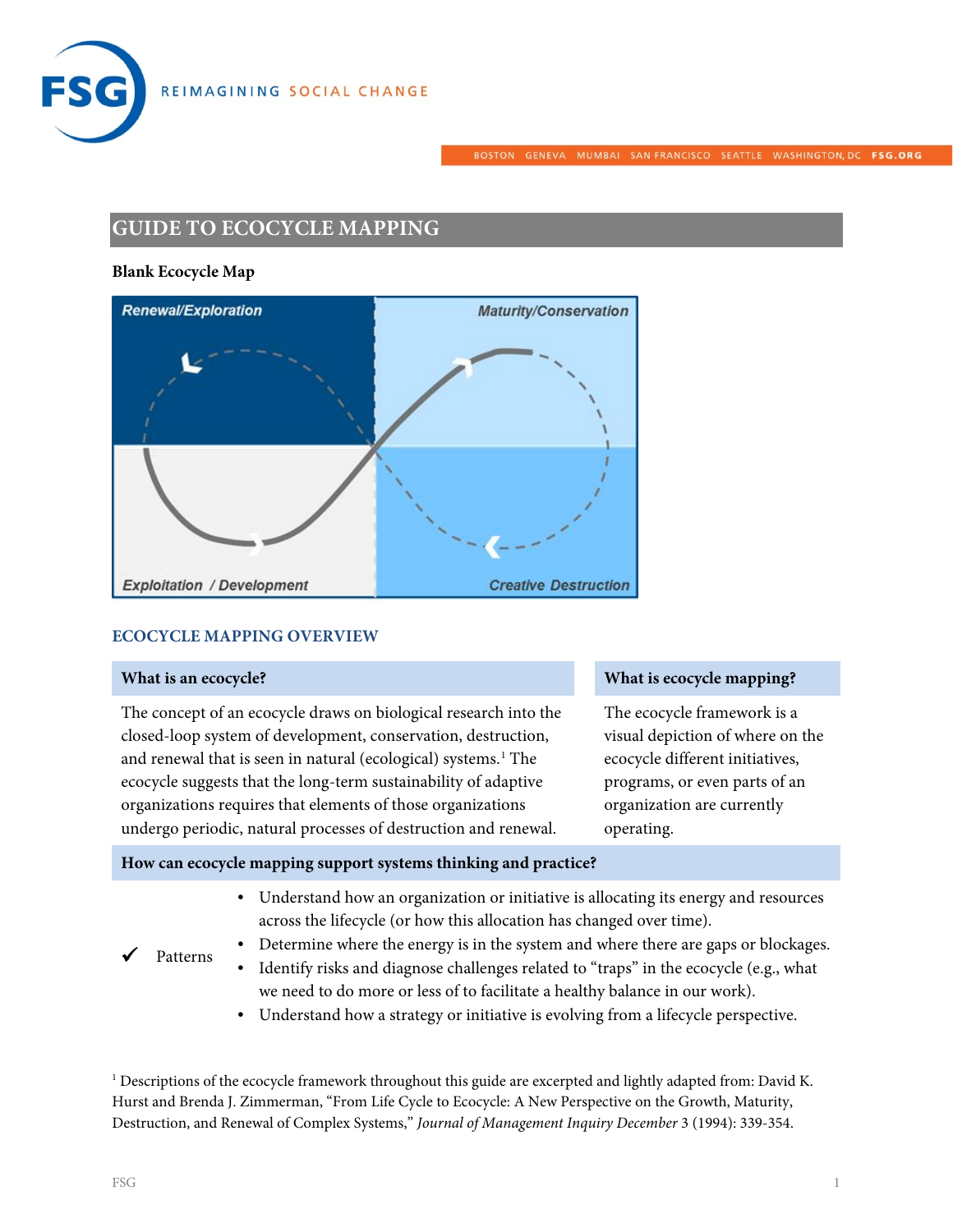# **ECOCYCLE MAPPING, PART ONE: FEASIBILITY ASSESSMENT**

| <b>Considerations</b> | <b>Use Ecocycle Mapping</b>                                                     | Don't Use Ecocycle Mapping                                                                          |
|-----------------------|---------------------------------------------------------------------------------|-----------------------------------------------------------------------------------------------------|
| Boundaries            | You have a clear topic for<br>✓<br>exploration                                  | The topic for ecocycle mapping is not<br>X<br>yet clear                                             |
|                       | Your focus is "looking within" an<br>✓<br>organization, initiative, or strategy | You want to understand the<br>connections or relationships between<br>activities, actors, or trends |
| Credible              | Participants are familiar with the                                              | Participants cannot credibly speak to<br>X.                                                         |
| informants            | topic selected for the mapping                                                  | the topic and the organization or                                                                   |
|                       | activity and the organization or                                                | initiative's work in that area                                                                      |
|                       | initiative's work related to it                                                 |                                                                                                     |

# *1. Is ecocycle mapping right for your project?*

# *2. What do I need to properly facilitate an ecocycle mapping session?*

An ecocycle mapping session typically takes 75–90 minutes to facilitate. Preparation requirements are outlined below.

|                              | <b>Description</b>                                                            |  |
|------------------------------|-------------------------------------------------------------------------------|--|
| Participant prep time        | No prep required for participants                                             |  |
| <b>Facilitator prep time</b> | 2 hours to frame the activity; more for interviews (if applicable, see below) |  |
| Facilitator prep work        | Setup for the activity                                                        |  |
|                              | Determine the topic for the mapping activity                                  |  |
|                              | Determine for whom activities are being mapped (e.g., the<br>$\bullet$        |  |
|                              | organization, initiative, strategy, or program)                               |  |
|                              | Conduct background research (optional)                                        |  |
|                              | Conduct interviews or document review to identify an initial set of           |  |
|                              | activities that could be included on the ecocycle map                         |  |
| <b>Required materials</b>    | Facilitation agenda and talking points                                        |  |
|                              | A large (approximately 36" x 48") printed copy of the ecocycle<br>٠           |  |
|                              | framework (you can also use a whiteboard, if available)                       |  |
|                              | Sticky notes for adding or moving information on the ecocycle                 |  |
|                              | Sticky dots (multiple colors)                                                 |  |
|                              | Markers, pens                                                                 |  |
|                              | Flip charts (one per group)                                                   |  |
|                              | Ecocycle handouts (one per person, see appendix)                              |  |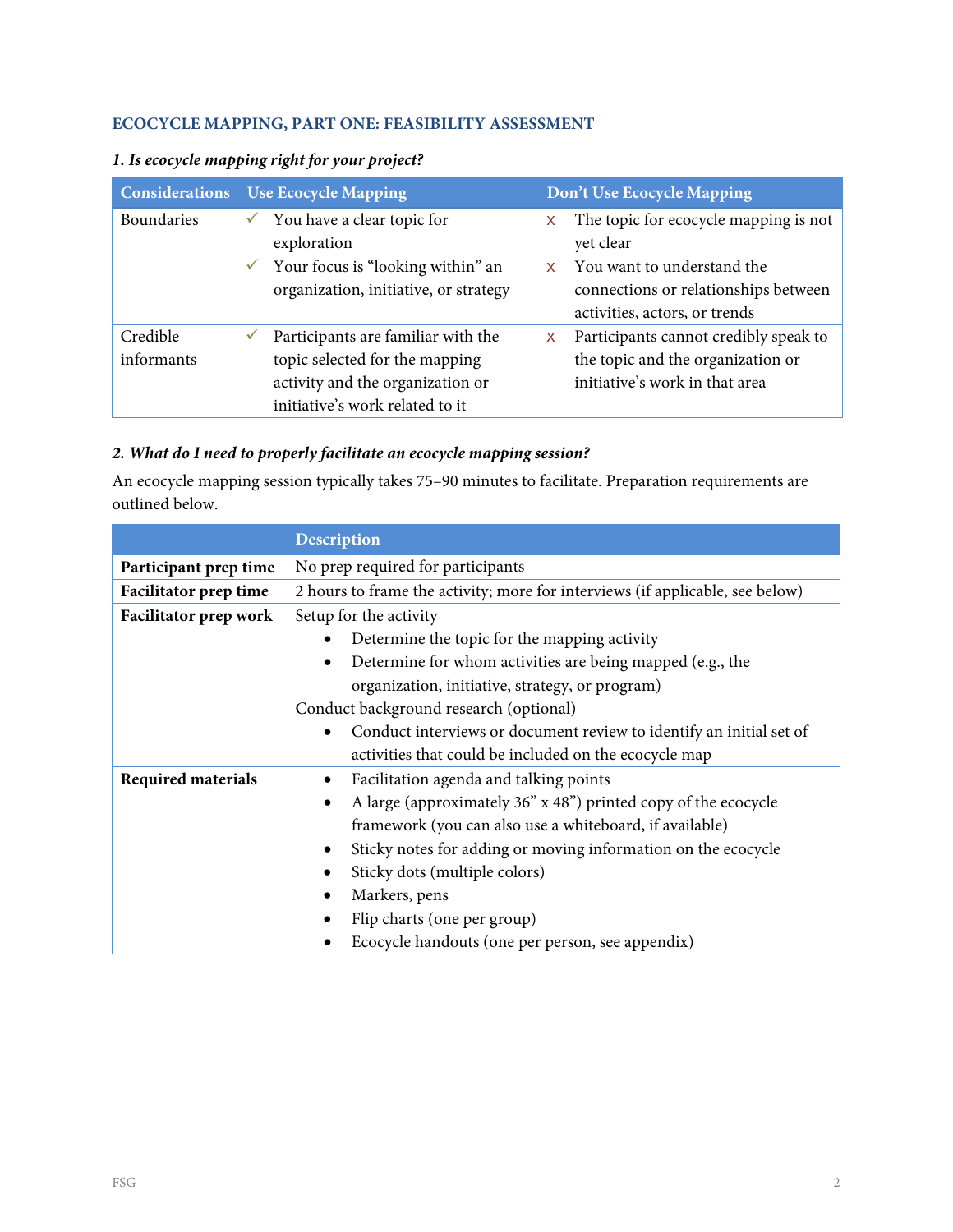# **ECOCYCLE MAPPING, PART TWO: PREP**

- **1. Select a topic for discussion.** The two most common types of topics for an ecocycle mapping activity are:
	- Efforts occurring within a system or set of related systems that influence a desired outcome (e.g., efforts to improve early childhood health equity, efforts to curb tobacco use)
	- Efforts within or related to a client's particular area of work (e.g., a program or set of programs, a grant portfolio)
- **2. Do some research.** Consider preparing for the session by making an initial list of efforts that may be appropriate to place on the ecocycle. Information can be gathered through secondary research and interviews with people knowledgeable about the topic from different perspectives (internal and external).
- **3. Create groups.** Consider assigning participants to small groups (six to eight people each) before they arrive, so that each group has a good mix of people from different backgrounds and perspectives.

## **4. Room Setup and Materials Needed**

- Allocate about 75–90 minutes for the ecocycle mapping session.
- Arrange the room so each group has a workspace with:
	- A copy of the ecocycle framework (either on a poster-sized piece of paper taped to a wall or a large whiteboard)
	- Blank sticky notes, sharpie markers, dot stickers in multiple colors, and a flip chart
- No preparation is required for session participants.

# **5. Seating and Materials**

- Divide (or assign) participants into groups of approximately six to eight people. The groups should be large enough to include participants with a diversity of content expertise, levels of seniority, levels of tenure, and other relevant characteristics, but small enough that every participant can actively engage in the activity and discussion.
- Distribute an ecocycle mapping handout to each person. A sample handout may be found at the end of this guide.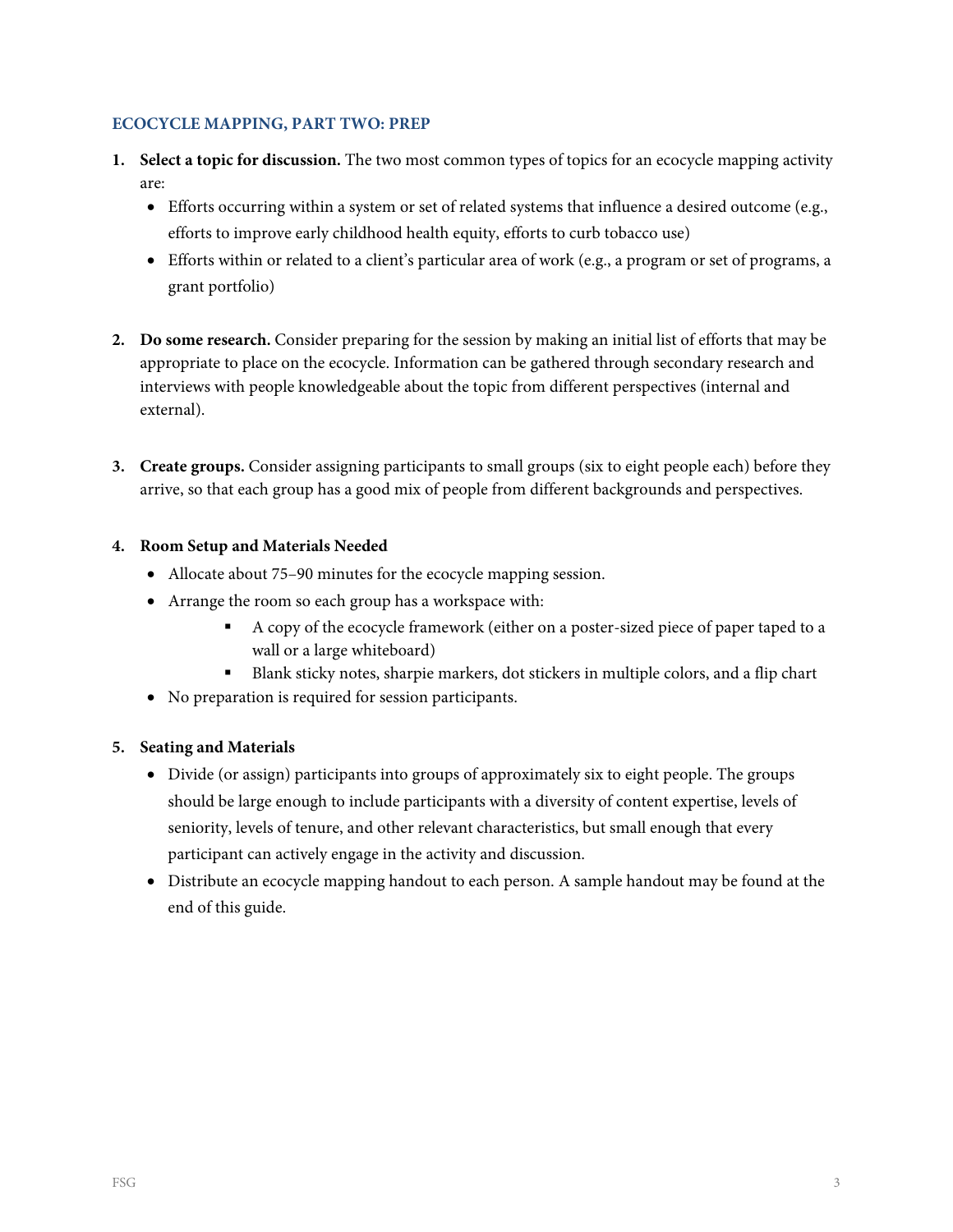## **ECOCYCLE MAPPING, PART THREE: FACILITATION STEPS AND SUGGESTED TIMING**

*An ecocycle mapping session typically takes about 75–90 minutes to facilitate.*

#### **1. Introduction (15 minutes)**

• When participants are seated with their small group, provide an introduction to the ecocycle model and the mapping exercise, referring to the handout as appropriate.

## *(Optional) Brainstorming (5–6 minutes)*

• *Ask each participant to take 5–6 minutes to brainstorm a list of major activities, practices, policies, and other efforts related to the topic of discussion.* 

## **2. Plot Major Internal and External Efforts on the Ecocycle Framework (15 minutes)**

• Ask each small group to take 15 minutes to plot major activities, programs, practices, policies, and other efforts on the ecocycle, based on their stage of development. Encourage the groups to briefly discuss the rationale for their plotting as they go along.

## **3a. Analysis – Option One: Traps and Challenges (20***–***25 minutes)**

*This analytical approach is most appropriate when the topic for the mapping exercise is a set of efforts within or related to a particular area of work (e.g., a program or set of programs, a grant portfolio). The purpose of the analysis is to understand where there are blockages or challenges to movement through the cycle.*

- Prompt each group to reflect on which quadrants within the map show the greatest and the least amounts of activity. Where does there seem to be a lot of energy? Where might there be blockages in the movement of the system? (10 minutes)
- Encourage the groups to reflect on what, if any, traps the organization, department, or initiative is struggling with (e.g., scarcity trap). Refer to the handout for details on each trap (10 minutes).

# **3b. Analysis – Option Two: Impact versus Resources (15***–***20 minutes)**

*This analytical approach is most appropriate when the topic for the mapping exercise is a set of efforts within a system or related systems that influence a desired outcome (e.g., efforts to improve early childhood health equity, efforts to curb tobacco use). The purpose of the analysis is to understand how resources are allocated relative to perceived impact.*

- Prompt each group to use **green** dots to identify activities that have had (or are likely to have) the greatest impact on the goal (5 minutes).
- Prompt each group to use **red** dots to identify the activities that have taken (or are likely to take) the greatest amount of time and resources at the organizational or initiative level (5 minutes).
- Encourage the groups to reflect on where there are significant mismatches between resource allocation and perceived impact (5*–*10 minutes).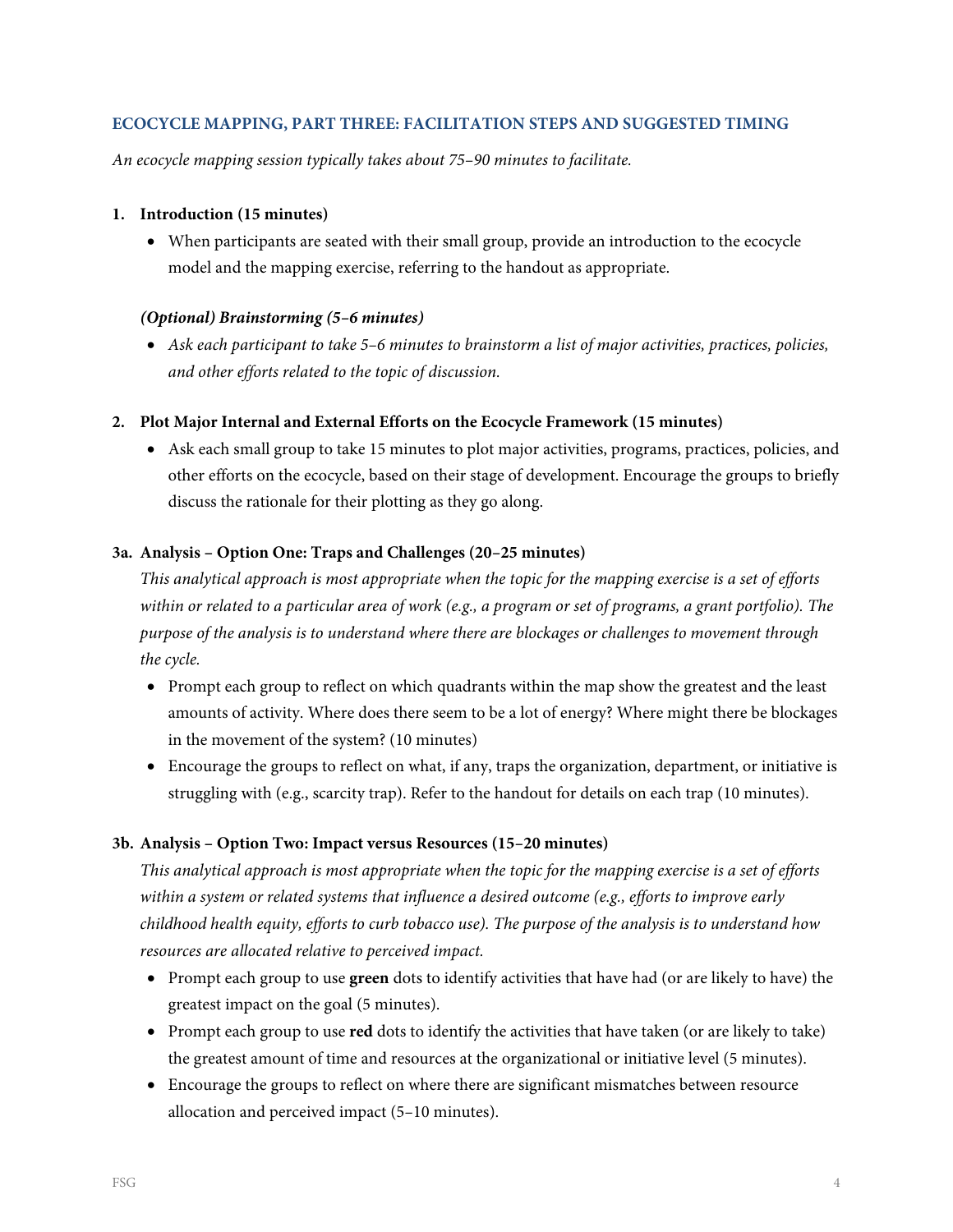## **4. Reflection and Discussion (20***–***30 minutes)**

- *Gallery Walk.* Invite participants to pair up or form small groups and take 10 minutes to walk through the room, observing other groups' work. Encourage participants to note similarities and differences across the groups' ecocycles.
- *Discussion.* Engage the full group in a discussion based on a selection of the following questions:
	- 1. What general patterns do you see in the way activities, efforts, programs, practices, and policies are distributed across each stage?
	- 2. Are there opportunities to shift attention between phases to achieve greater balance?
	- 3. *For groups that chose Analytical Option 1:* What trap(s) do we appear to be struggling with based on the distribution of efforts on the ecocycle? Do the descriptions of the traps ring true to you? What implications for action are there related to these traps? What might cause us to take these actions?
	- 4. *For groups that chose Analytical Option 2:* To what degree do we appear to be focusing our time and resources on the efforts or activities that we believe have the greatest potential for impact? Which potentially influential activities might require more resources? Where might we (or others) scale back our resource investment due to low anticipated impact? What implications for action do we see in this map? What might cause us to take these actions?

# **NEXT STEPS**

At the conclusion of the ecocycle mapping session, consider providing participants with a clear overview of next steps. For example, you may wish to share:

- Plans regarding how the maps will be used within the organization or initiative;
- Information about whether or when participants will have another opportunity to work on the maps (typically, additional iterations with the group will not be required, but they might be desirable in some situations);
- Information about who else may have an opportunity to view or edit the maps; and
- Information about whether the maps will be made publicly available, and if so, to what end and with what audiences (typically, ecocycle maps are not made public; however, this might be desirable in some situations).

Consider revisiting and updating the map on a regular basis (e.g., every six months) or around key decision-making or learning junctures. For example, you could use this time to reflect on the map with members of the original stakeholder groups or new participants and discuss the ways the distribution of efforts across the ecocycle has changed over time.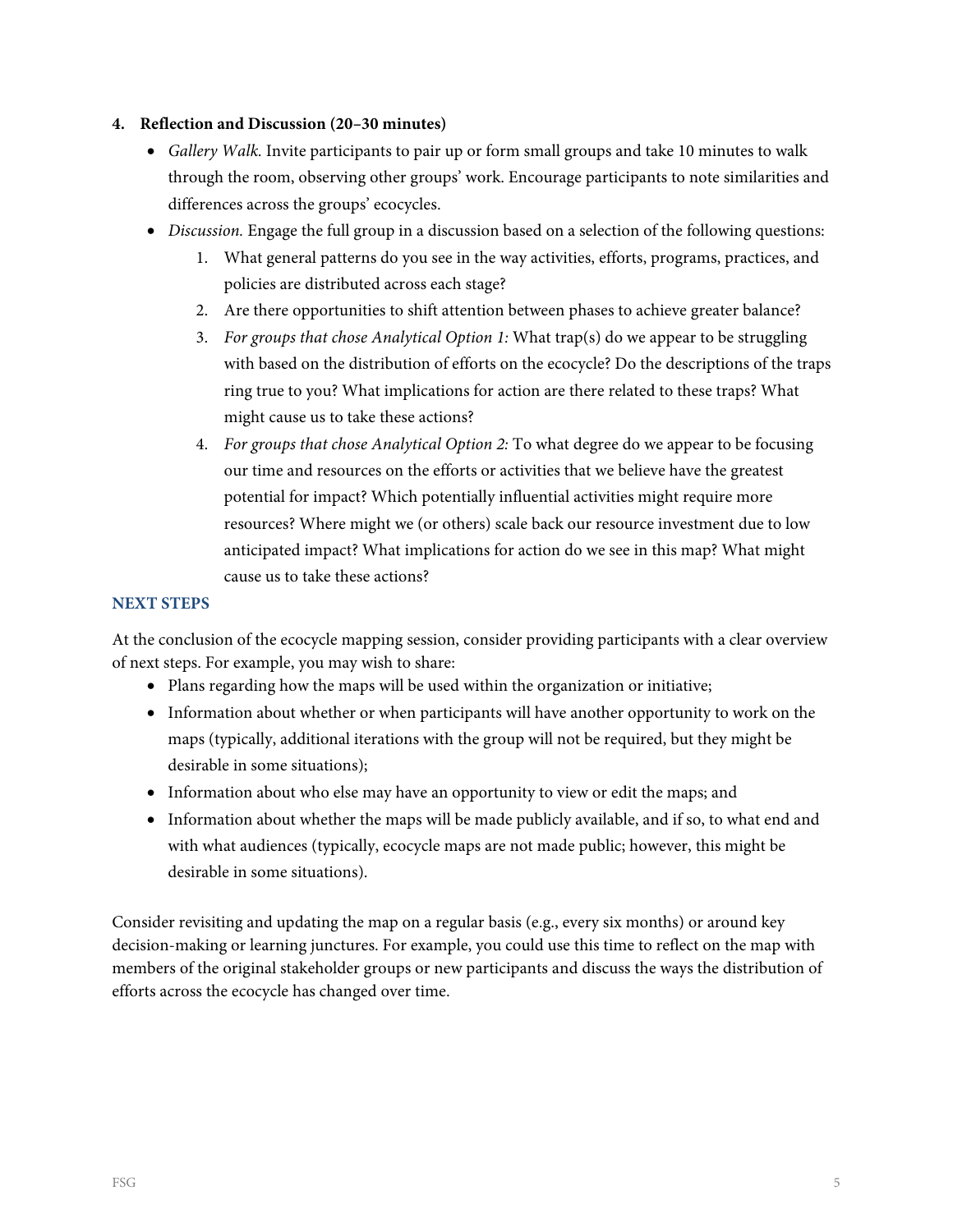# **ADDITIONAL RESOURCES**

- [Liberating structures: Ecocycle planning exercise](http://www.liberatingstructures.com/31-ecocycle-planning/)
- [The Ecocycle: A Mental Model for Understanding Complex Systems.](http://www.davidkhurst.com/the-ecocycle-a-mental-model-for-understanding-complex-systems-2/) David Hurst writes about some additional ideas about the ecocycle and its adaptation, March 2012.



*This work is licensed under [a Creative Commons Attribution-NoDerivs 4.0 Unported License.](https://creativecommons.org/licenses/by-nd/4.0/)*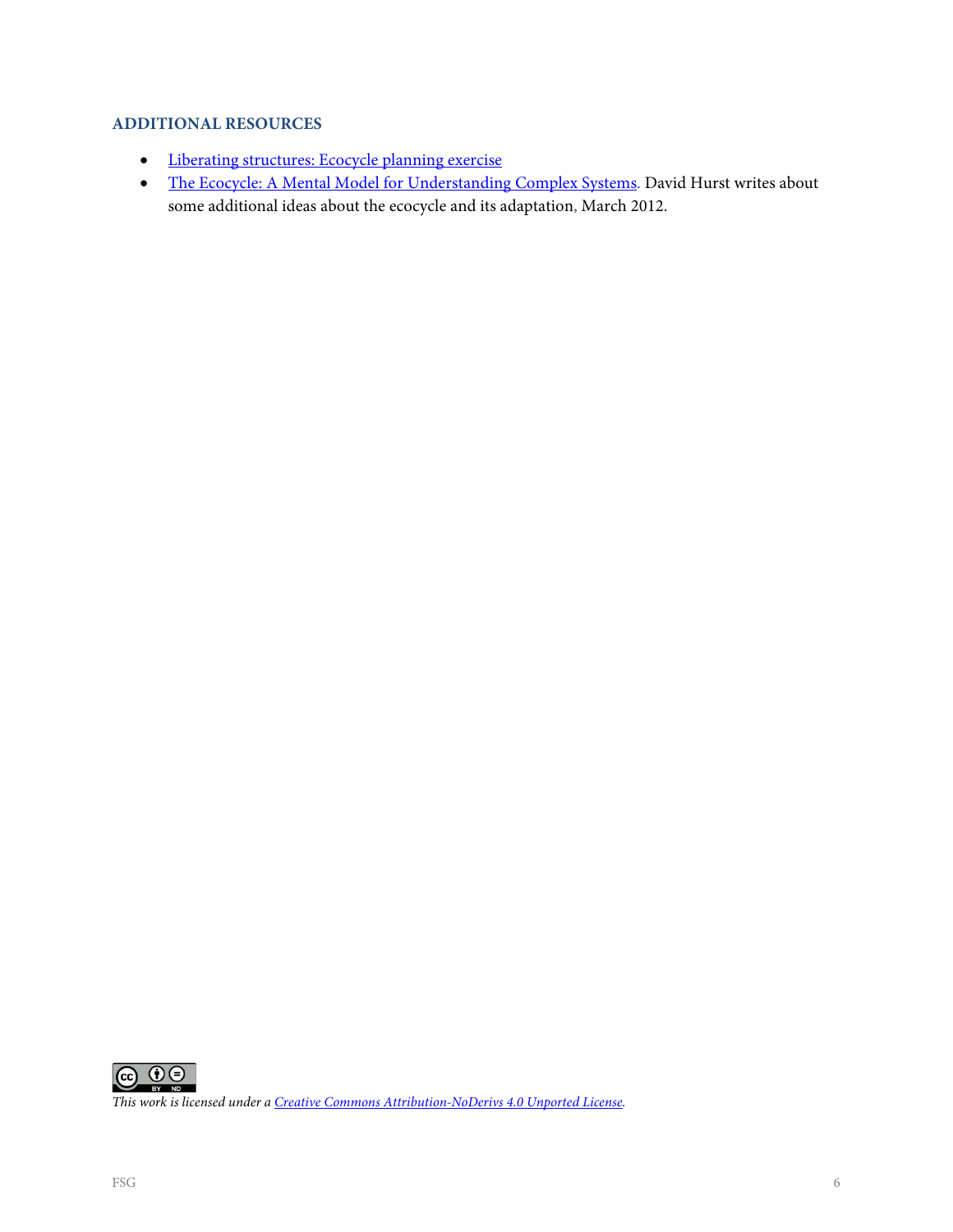# **ECOCYCLE MAPPING ACTIVITY—PARTICIPANT HANDOUT**

#### **Introduction to the Ecocycle Framework**

- The ecocycle framework will help us understand where we are currently allocating our energy and resources, and:
	- $\circ$  Identify what we need to further invest in <u>or deliberately stop doing</u> to facilitate the health and renewal of our work
	- o Determine the approaches and capacities needed for different phases of work
	- o Achieve diversity in our work to allow for successful adaptation over time
- The ecocycle framework takes the shape of an infinity curve, symbolizing that there is no beginning or end to living systems and the interconnectedness of all things. The ecocycle has four stages, each representing a different "life phase" of an activity. Each stage is characterized by unique features that play a role in ongoing adaptation, and each can pose a "trap" that prevents an organization's activities from continuing to adapt.



- The "front side" of the curve may be familiar to students of management studies or organizational development theory as the "S-curve." This part of the loop focuses on moving from developing new ideas to engaging in deliberate planning and streamlining of efforts toward predictable success and efficiency. It usually stands alone in traditional management thinking. The ecocycle framework adds the "back side" of the curve—the recognition that creative destruction and renewal are natural and essential for the ongoing viability of a system or organization.
- A useful analogy for understanding the ecocycle is to think of the complex system of a forest. The table on the next page outlines the features of each phase of the cycle, beginning with moving up the traditional "S" curve. Throughout the table, the forest metaphor is employed to bring the ecocycle to life.